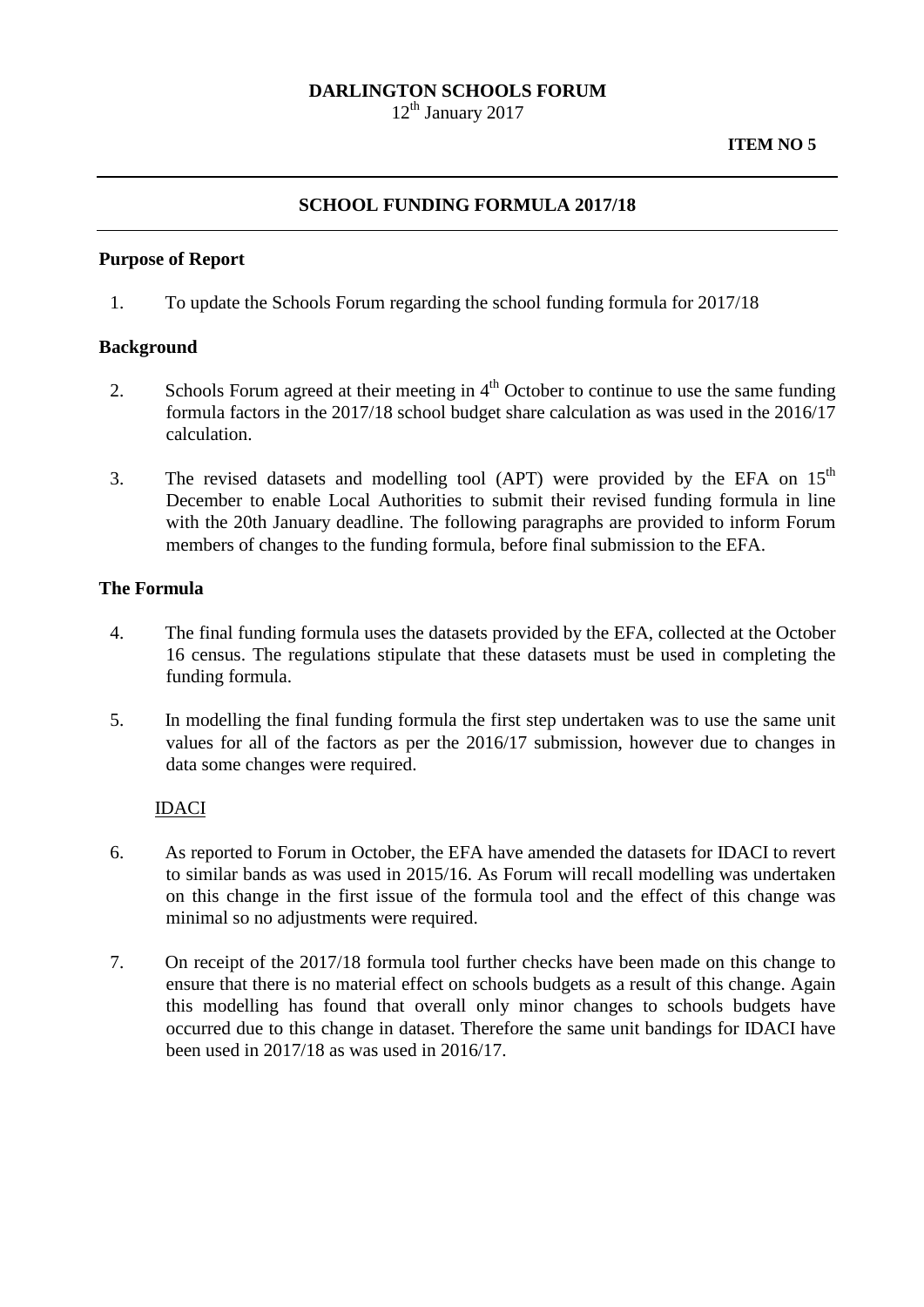# Prior Attainment

8. At primary level there has been a change in the data set for the prior attainment factor which has resulted in £90,000 less being distributed through this factor in the funding formula. In line with previous Forum decisions as this is a priority group of children it is proposed to keep the level of prior attainment funding in primary schools at the current overall level. Therefore the unit rate has been increased by £52.60 to reflect this

| <b>Funding Factor</b>                        | Formula    | Final        |
|----------------------------------------------|------------|--------------|
|                                              | 2016/17    | Formula      |
|                                              | £          | 2017/18 (To  |
|                                              |            | be submitted |
|                                              |            | to the EFA)  |
|                                              |            | £            |
| <b>AWPU - Primary</b>                        | 2,490.79   | 2,490.79     |
| AWPU - Key Stage 3                           | 4,332.99   | 4,332.99     |
| AWPU – Key Stage 4                           | 4,288.33   | 4,288.33     |
| Deprivation – FSM – Primary                  | 809.25     | 809.25       |
| Deprivation - FSM - Secondary                | 996.03     | 996.03       |
| Deprivation – IDACI - Primary Band 2         | 377.26     | 377.26       |
| Deprivation – IDACI - Primary Bands 3 to 6   | 690.42     | 690.42       |
| Deprivation – IDACI – Secondary Band 2       | 412.81     | 412.81       |
| Deprivation – IDACI – Secondary Bands 3 to 6 | 556.39     | 556.39       |
| Looked After Children                        | 866.00     | 866.00       |
| <b>EAL</b> - Primary                         | 277.00     | 277.00       |
| <b>EAL</b> - Secondary                       | 240.80     | 240.80       |
| Prior Attainment - Primary                   | 756.81     | 809.41       |
| Prior Attainment - Secondary                 | 39.89      | 39.89        |
| Lump Sum                                     | 175,000.00 | 175,000.00   |
| Sparsity                                     | 35,000.00  | 35,000.00    |

9. The following table illustrates the unit values used in the 2017/18 funding formula.

- 10. In 2017/18 no school will have a per pupil decrease of more than 1.5% in line with the minimum funding guarantee. Gains have again been capped, for 2016/17 at 3.78% (the maximum cap allowable in line with the MFG funding) therefore no schools budget will increase by more than this in 2017/18 on a per pupil basis.
- 11. Appendix one details each schools budget share for 2017/18. Some schools budget position will have changed under the 2017/18 formula from the amount received in 2016/17. The reasons for this are a school may have had
	- a. An increase/decrease in pupil numbers
	- b. An increase/decrease in the number of pupils in one of the funding factors (e.g. deprivation etc.)
	- c. The school was receiving minimum funding protection in 2016/17 which will have moved one extra year
	- d. The school was having their budget capped in 2016/17 which will have moved on one extra year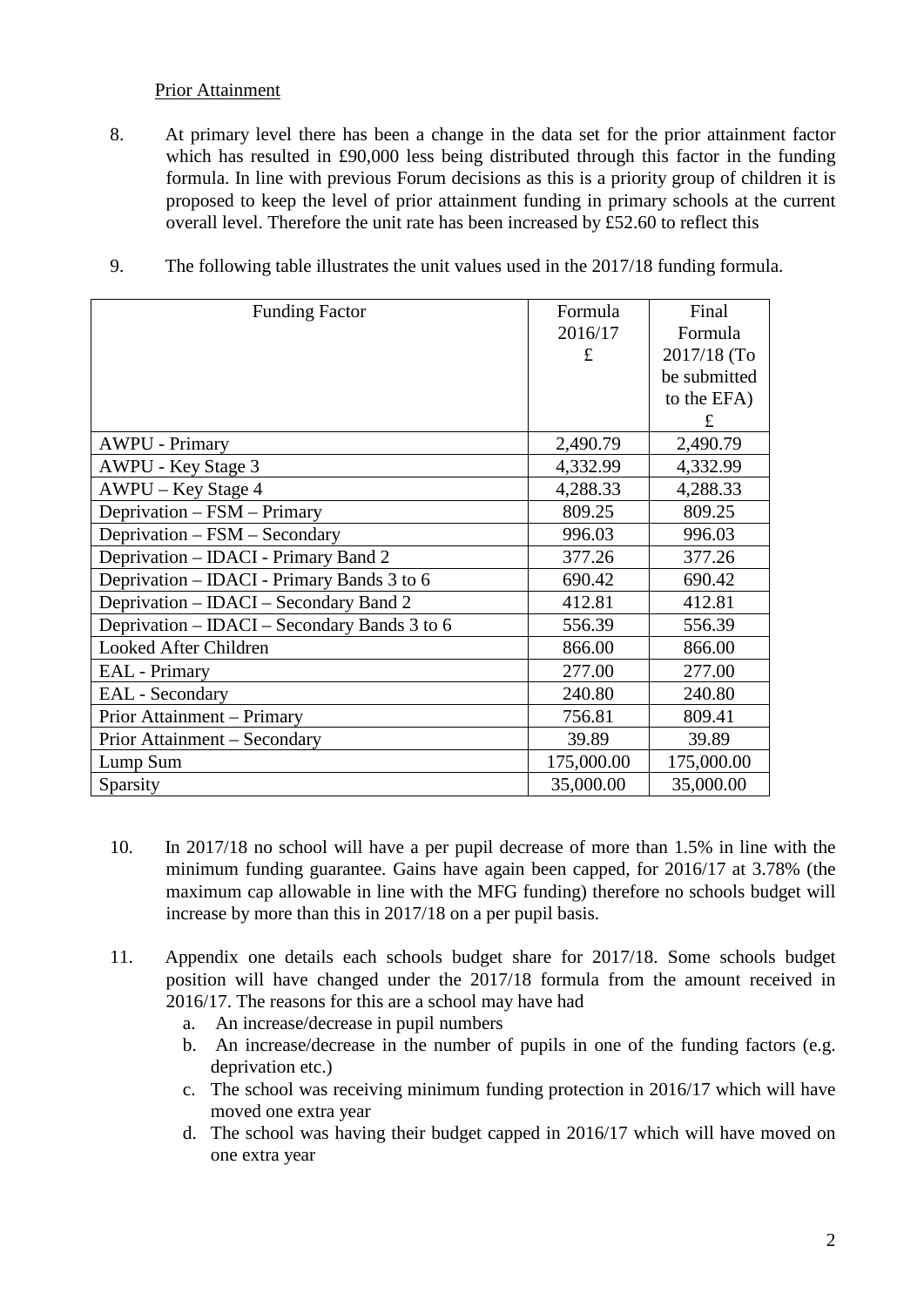- 12. The figures presented in appendix one are the final budget shares for 2017/18 and will be submitted to the EFA in line with their 20th January deadline. Forum should be aware however, that the figures may change slightly for amendments that the EFA require prior to approving the formula. Any major changes required by the EFA will be notified to Forum at their next meeting.
- 13. Once the funding formula is approved the budgets shown at appendix one will be the school budget shares for 2017/18. Maintained schools will be informed of their budget share by the Local Authority in February. Academy and free schools are funded by the EFA direct. The EFA will use the budget share as calculated by the Local Authority to calculate academy and free schools budgets for 2017/18. The EFA will adjust the budget share in line with previous funding agreements made with the school, therefore the actual budget share received for academy and free schools may differ from those published in appendix one. The EFA will notify academy and free schools of their budget share for 2017/18 in line with their timetable.

# **De-delegation**

- 14. As reported to Forum in October the EFA are to stop paying local authorities Education Services Grant (ESG) for general duties in 2017/18. There is however the option for local authorities to de-delegate funding from maintained schools to replace this funding.
- 15. The EFA announced in the first stage of the national funding formula consultation that general (ESG) will cease in 2017/18, however they announced that transitional funding will be provided for the period April 17 to August 17. After this point, from September 2017 general ESG will cease.
- 16. The EFA have determined that the annual rate of funding for general ESG is £66 per pupil per year in mainstream schools (this is a reduction of £11 per pupil down from £77 in 2016/17) and have on that basis allocated the local authority  $£27.50$  per pupil to cover the period April to August 17. This means that the local authority loses £49.50 per pupil from ESG in 2017/18
- 17. The EFA recognise that local authorities still provide the services previously paid for by general ESG and therefore have amended the regulations to allow local authorities to dedelegated funding through the school funding formula to enable authorities to still receive funding for these services.
- 18. General ESG is currently paid to the local authority for maintained schools only. Academies receive general ESG direct from the EFA. On that basis the de-delegation through the funding formula only applies to maintained schools. Academy schools will receive reductions in their ESG payments from the EFA direct.
- 19. As the authority still has to provide services currently funded through general ESG, it is proposed that there will be a de-delegation for maintained schools in the school funding formula in 2017/18. In line with the EFA rules on school funding this deduction will be made after the calculation of the minimum funding guarantee.
- 20. Although the Authority is losing £49.50 per a pupil of ESG in 2017/18 (after transitional grant), it is not proposed to recover all of this funding through the de-delegation. The EFA have indicated that the annual cost of general ESG is £66 per pupil and in 2017/18